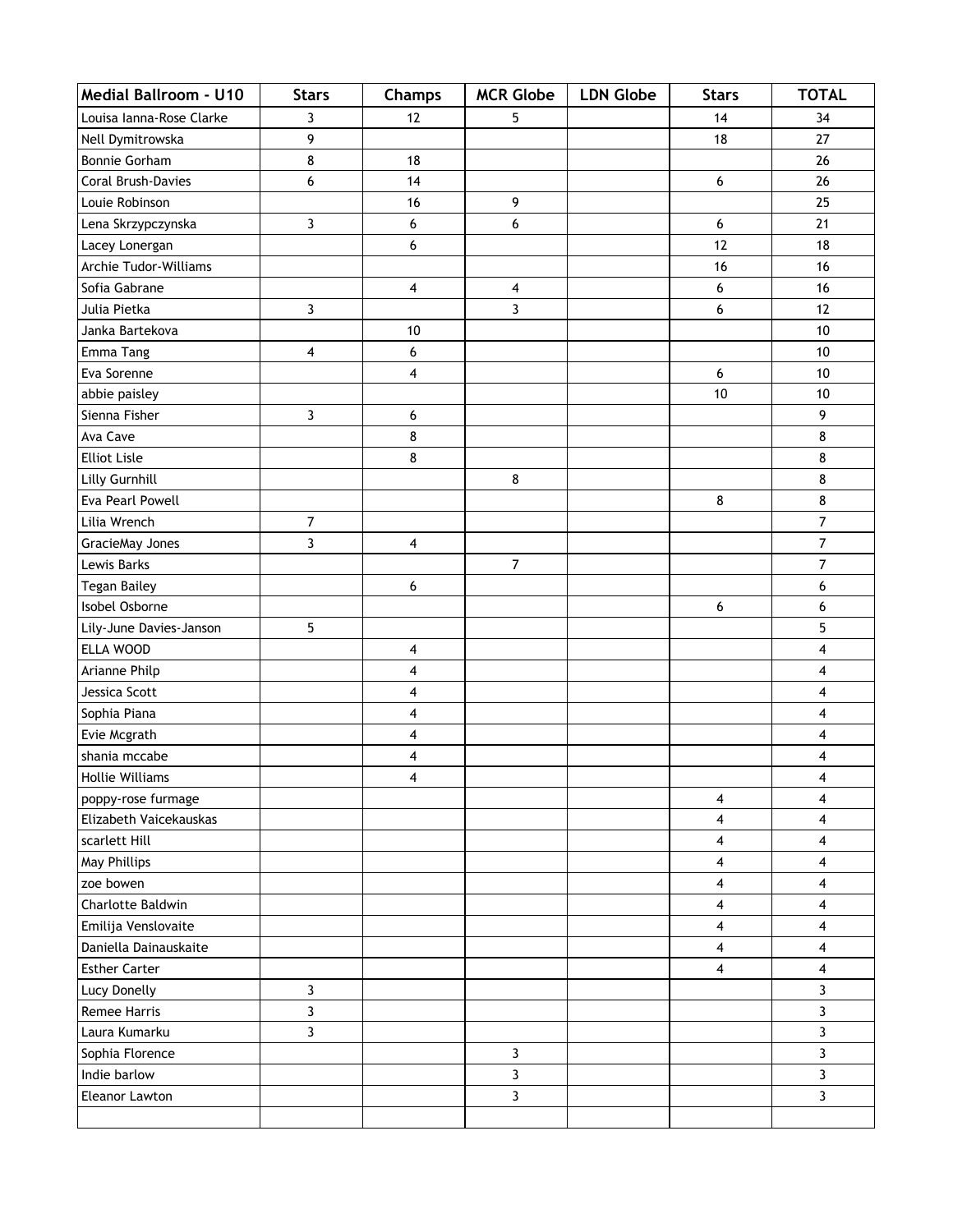| <b>Medial Ballroom - U12</b> | <b>Stars</b>   | <b>Champs</b>           | <b>MCR Globe</b> | <b>LDN Globe</b> | <b>Stars</b> | <b>TOTAL</b>            |
|------------------------------|----------------|-------------------------|------------------|------------------|--------------|-------------------------|
| Alexandra Szymoniak          | 6              | 14                      | $\overline{7}$   |                  | 16           | 43                      |
| R ona NBhriain               |                | 16                      |                  |                  | 18           | 34                      |
| Wiktoria Pietka              | 3              | 18                      |                  |                  |              | 21                      |
| Louie Robinson               |                | 10                      | 8                |                  |              | 18                      |
| Victoria Rosiak              |                | 6                       |                  |                  | 12           | 18                      |
| Gabriela Jakubowska          | 3              |                         |                  |                  | 14           | 17                      |
| Robyn Doyle                  | $\overline{7}$ |                         | 9                |                  |              | 16                      |
| Louisa Ianna-Rose Clarke     | 2              | 4                       | 4                |                  | 6            | 16                      |
| Victoria Hrytsayenko         | 3              | 6                       |                  |                  | 6            | 15                      |
| Nell Dymitrowska             | 3              |                         |                  |                  | 10           | 13                      |
| Ella Gunstone                |                | 12                      |                  |                  |              | 12                      |
| Coral Brush-Davies           | 3              | 4                       |                  |                  | 4            | 11                      |
| Amelie Gruar                 | 4              | 6                       |                  |                  |              | 10                      |
| Eva Irimia                   | 9              |                         |                  |                  |              | 9                       |
| Eleanor Waller               | 5              | 4                       |                  |                  |              | 9                       |
| Natalia Nowakowicz-Essex     |                | 8                       |                  |                  |              | 8                       |
| Ava Cave                     |                | 4                       |                  |                  | 4            | 8                       |
| Archie Tudor-Williams        |                |                         |                  |                  | 8            | 8                       |
| Nanci Todd                   | 3              |                         |                  |                  | 4            | $\overline{7}$          |
| Gracie                       | $\overline{2}$ | $\overline{\mathbf{4}}$ |                  |                  |              | 6                       |
| Sienna Fisher                |                | 6                       |                  |                  |              | 6                       |
| Siena Upton                  |                | 6                       |                  |                  |              | 6                       |
| <b>Felicity Taylor</b>       |                | 6                       |                  |                  |              | 6                       |
| Ruby Anderson                |                | 6                       |                  |                  |              | 6                       |
| Lauryn Fooks                 |                | 6                       |                  |                  |              | 6                       |
| India cassinelli             |                | 6                       |                  |                  |              | 6                       |
| Lilly Gurnhill               |                |                         | 6                |                  |              | 6                       |
| Olivia Bassett               |                |                         |                  |                  | 6            | 6                       |
| Jessica Andrei               |                |                         |                  |                  | 6            | 6                       |
| GracieMay Jones              | 2              |                         | 3                |                  |              | 5                       |
| Lewis Barks                  |                |                         | 5                |                  |              | 5                       |
| <b>Elliot Lisle</b>          |                | 4                       |                  |                  |              | 4                       |
| <b>Faith Bailey</b>          |                | 4                       |                  |                  |              | 4                       |
| <b>Gustav Niklasson</b>      |                | $\overline{\mathbf{4}}$ |                  |                  |              | 4                       |
| eve richardson               |                | $\overline{\mathbf{4}}$ |                  |                  |              | $\overline{4}$          |
| <b>Charlotte Gunning</b>     |                | $\overline{\mathbf{4}}$ |                  |                  |              | 4                       |
| Lena Morajka                 | $\overline{2}$ |                         | $\overline{2}$   |                  |              | 4                       |
| Gracie Smith-Thompson        |                |                         |                  |                  | 4            | 4                       |
| Lena Skrzypczynska           |                |                         |                  |                  | 4            | 4                       |
| <b>Breya Groark</b>          |                |                         |                  |                  | 4            | $\overline{4}$          |
| Eva Pearl Powell             |                |                         |                  |                  | 4            | 4                       |
| Isabella Baldwin             |                |                         |                  |                  | 4            | 4                       |
| abbie paisley                |                |                         |                  |                  | 4            | $\overline{\mathbf{4}}$ |
| Asha Mei Bhabuta             |                |                         |                  |                  | 4            | $\overline{4}$          |
| Sophia Smith                 |                |                         |                  |                  | 4            | 4                       |
| Natalia Racut                |                |                         |                  |                  | 4            | 4                       |
| Julia Pietka                 |                |                         |                  |                  | 4            | 4                       |
| Janka Bartekova              |                |                         |                  |                  | 4            | $\overline{\mathbf{4}}$ |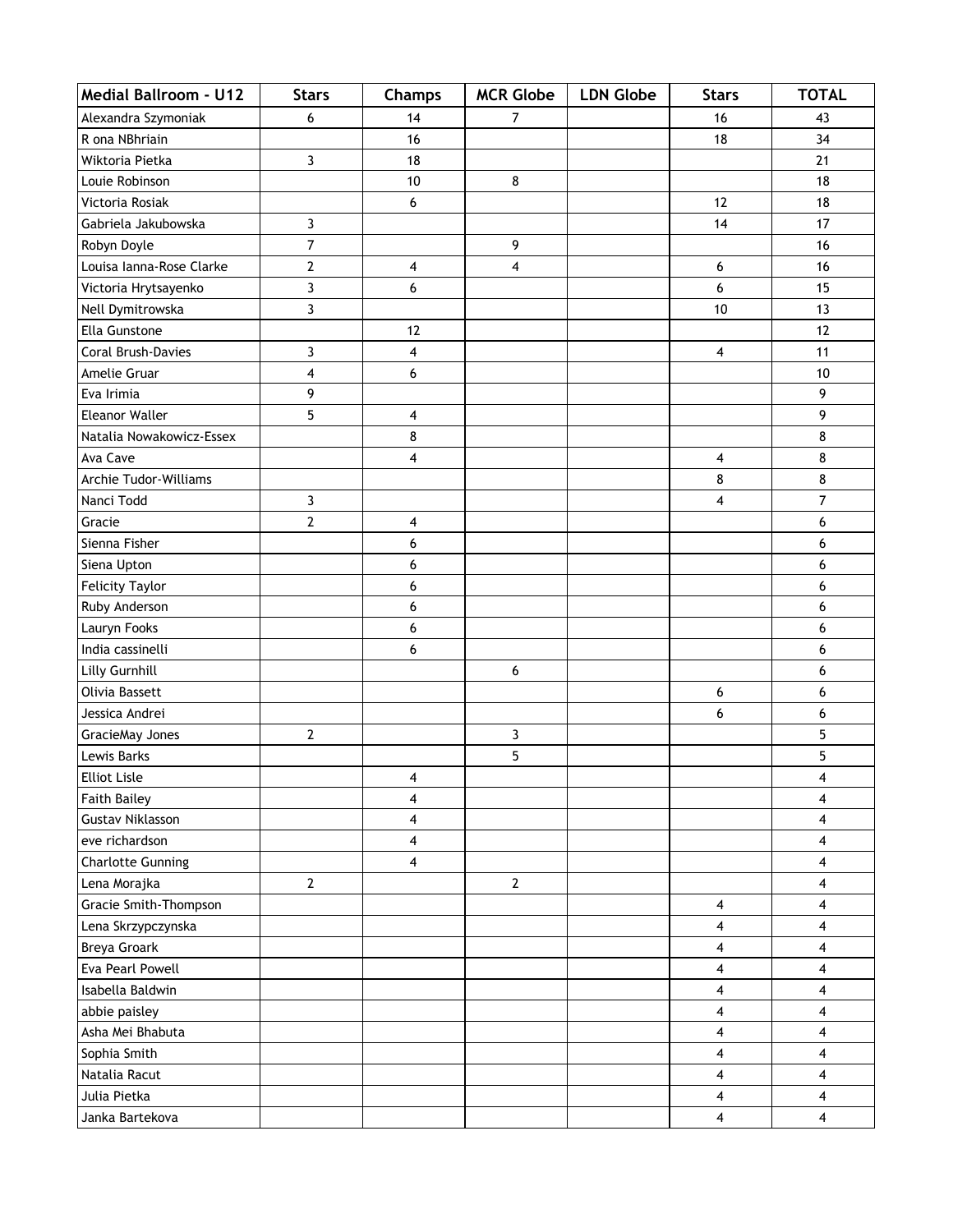| Eva Sorenne                  |                |                         |                  |                  | 4            | 4                       |
|------------------------------|----------------|-------------------------|------------------|------------------|--------------|-------------------------|
| Julia Szeloch                | $\mathbf{3}$   |                         |                  |                  |              | 3                       |
| Lilia Lukosiute              | 3              |                         |                  |                  |              | 3                       |
| Sophia Florence              |                |                         | 3                |                  |              | 3                       |
| Miruna Avram                 |                |                         | 3                |                  |              | 3                       |
| Sofia Gabrane                |                |                         | 3                |                  |              | 3                       |
| Emma Tang                    | $\mathbf{2}$   |                         |                  |                  |              | $\overline{2}$          |
| Elsie-Lynne Turner           | $\mathbf{2}$   |                         |                  |                  |              | $\overline{2}$          |
| Leah Falzon                  | $\overline{2}$ |                         |                  |                  |              | $\overline{2}$          |
| Emilia Buggie                | $\overline{2}$ |                         |                  |                  |              | $\overline{2}$          |
| Erin Morley                  | $\overline{2}$ |                         |                  |                  |              | $\overline{2}$          |
| Lucy Donelly                 | $\overline{2}$ |                         |                  |                  |              | $\overline{2}$          |
| Laura Kumarku                |                |                         | $\overline{2}$   |                  |              | $\overline{2}$          |
| Jessica Storey               |                |                         | $\overline{2}$   |                  |              | $\overline{2}$          |
| Claudia Stopa                |                |                         | $\overline{2}$   |                  |              | $\overline{2}$          |
| Aniela Roberts               |                |                         | $\overline{2}$   |                  |              | $\overline{2}$          |
|                              |                |                         |                  |                  |              |                         |
| <b>Medial Ballroom - U14</b> | <b>Stars</b>   | Champs                  | <b>MCR Globe</b> | <b>LDN Globe</b> | <b>Stars</b> | <b>TOTAL</b>            |
| Julia Skrzypczynska          | $\overline{7}$ | 6                       | 9                |                  | 18           | 40                      |
| Kinga Kurek                  | 9              | 18                      |                  |                  |              | 27                      |
| Martina Dainauskaite         |                | 12                      |                  |                  | 14           | 26                      |
| Katherine Healey             | 4              | 6                       |                  |                  | 16           | 26                      |
| Nicola Morajka               | 5              | 4                       | 5                |                  | 6            | 20                      |
| Wiktoria Pietka              |                |                         | 8                |                  | 10           | 18                      |
| Audrey Pospai                |                | 16                      |                  |                  |              | 16                      |
| Sylwia Pazdro                |                | 14                      |                  |                  |              | 14                      |
| Julia Szeloch                |                |                         | 6                |                  | 8            | 14                      |
| Freya Davies                 |                |                         |                  |                  | 12           | 12                      |
| <b>Bailey Taylour</b>        |                | 10                      |                  |                  |              | 10                      |
| Isabella Muggridge           | 8              |                         |                  |                  |              | 8                       |
| Hannah Bartholomew           |                | 8                       |                  |                  |              | 8                       |
| Daniel Morgan                |                | 8                       |                  |                  |              | 8                       |
| chloe turk                   |                |                         |                  |                  | 8            | 8                       |
| Millie Rose Cross            |                |                         | $\overline{7}$   |                  |              | $\overline{7}$          |
| Rose Donohue                 |                | 6                       |                  |                  |              | 6                       |
| William Brown                |                | 6                       |                  |                  |              | 6                       |
| Mia woolley                  |                | 6                       |                  |                  |              | 6                       |
| <b>Holly Russell</b>         |                |                         |                  |                  | 6            | 6                       |
| Sofia Szucsova               |                |                         |                  |                  | 6            | 6                       |
| Nevaeh Flores-Nunez          |                |                         |                  |                  | 6            | 6                       |
| Ella Gunstone                |                |                         |                  |                  | 6            | 6                       |
| Maja Kwolek                  |                |                         |                  |                  | 6            | 6                       |
| <b>Ellie Stainton</b>        |                |                         |                  |                  | 6            | 6                       |
| Ana Erika Tudor              |                |                         |                  |                  | 6            | 6                       |
| Keeley Bolton                |                | $\overline{\mathbf{4}}$ |                  |                  |              | 4                       |
| Lottie Halton                |                | $\overline{\mathbf{4}}$ |                  |                  |              | 4                       |
| Joe Freegard-Hardinges       |                | $\overline{\mathbf{4}}$ |                  |                  |              | $\overline{4}$          |
| Kenzie Hughes                |                | 4                       |                  |                  |              | 4                       |
| Adrianna Pospai              |                | $\overline{\mathbf{4}}$ |                  |                  |              | $\overline{\mathbf{4}}$ |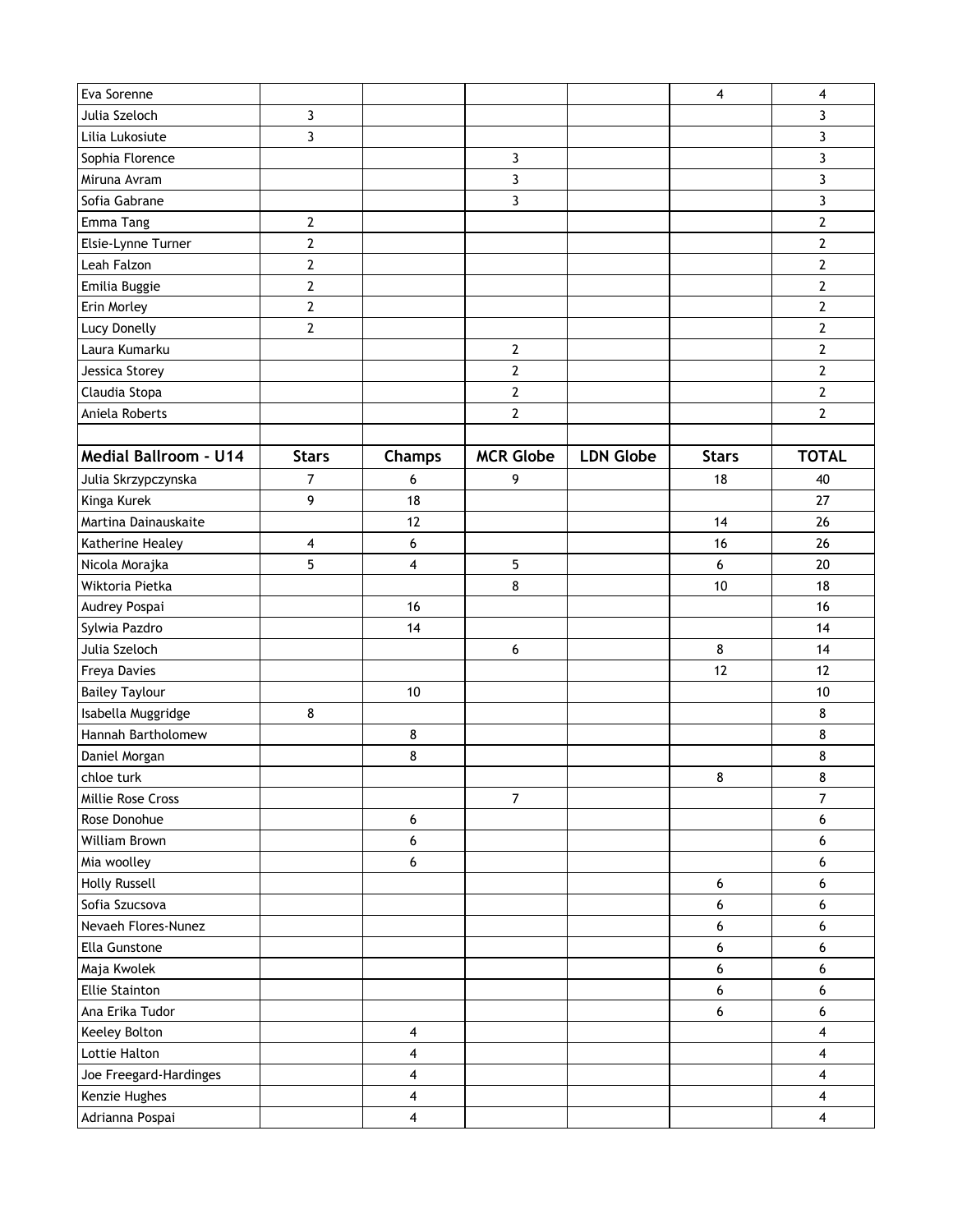| Emilia Buggie                | 3                       |                         |                  |                  |                         | 3                       |
|------------------------------|-------------------------|-------------------------|------------------|------------------|-------------------------|-------------------------|
| Paige Goldfinch              | 3                       |                         |                  |                  |                         | 3                       |
| Kiera Feldon                 | 3                       |                         |                  |                  |                         | 3                       |
| <b>Grace Brown</b>           | $\overline{3}$          |                         |                  |                  |                         | 3                       |
| Abigail Care                 | 3                       |                         |                  |                  |                         | 3                       |
|                              |                         |                         |                  |                  |                         |                         |
| <b>Medial Ballroom - U16</b> | <b>Stars</b>            | Champs                  | <b>MCR Globe</b> | <b>LDN Globe</b> | <b>Stars</b>            | <b>TOTAL</b>            |
| Katherine Healey             | 9                       | 6                       |                  |                  | 16                      | 31                      |
| Kinga Kurek                  | 6                       | 16                      |                  |                  |                         | 22                      |
| <b>Bailey Taylour</b>        |                         | 12                      |                  |                  | 8                       | 20                      |
| Olivia Benson                |                         | 18                      |                  |                  |                         | 18                      |
| Martina Dainauskaite         |                         | 6                       |                  |                  | 12                      | 18                      |
| Julia Skrzypczynska          |                         |                         |                  |                  | 18                      | 18                      |
| Kiera Feldon                 | $\overline{7}$          | $\overline{\mathbf{4}}$ |                  |                  | 6                       | 17                      |
| Keaveney Doyle               |                         | 14                      |                  |                  |                         | 14                      |
| Freya Davies                 |                         |                         |                  |                  | 14                      | 14                      |
| Charlie Brown                |                         | $\overline{\mathbf{4}}$ |                  |                  | 8                       | 12                      |
| William Brown                |                         | 10                      |                  |                  |                         | 10                      |
| Wiktoria Pietka              |                         |                         |                  |                  | 10                      | 10                      |
| Molly Longson                |                         |                         | 9                |                  |                         | 9                       |
| Cacia Double                 | 8                       |                         |                  |                  |                         | 8                       |
| Millie Rose Cross            |                         |                         | $\bf 8$          |                  |                         | 8                       |
| <b>Carys Roberts</b>         |                         |                         | $\overline{7}$   |                  |                         | $\overline{7}$          |
| Vittoria Kingham             |                         | 6                       |                  |                  |                         | 6                       |
| Hannah Bartholomew           |                         | 6                       |                  |                  |                         | 6                       |
| mia jameson                  |                         | 6                       |                  |                  |                         | 6                       |
| Mia woolley                  |                         | 6                       |                  |                  |                         | 6                       |
| Jasmine Hennessy             |                         | 6                       |                  |                  |                         | 6                       |
| Audrey Pospai                |                         | 6                       |                  |                  |                         | 6                       |
| Nicola Morajka               |                         |                         |                  |                  | 6                       | 6                       |
| Hannah Campbell              |                         |                         |                  |                  | 6                       | 6                       |
| <b>Grace Brown</b>           | 5                       |                         |                  |                  |                         | 5                       |
| Paige Goldfinch              | $\overline{\mathbf{4}}$ |                         |                  |                  |                         | 4                       |
| Chloe-May Donaldson          |                         | 4                       |                  |                  |                         | 4                       |
| Keeley Bolton                |                         | 4                       |                  |                  |                         | 4                       |
| Lottie Halton                |                         | 4                       |                  |                  |                         | 4                       |
| Mali Harris                  |                         | 4                       |                  |                  |                         | 4                       |
| Millie Richardson            |                         | 4                       |                  |                  |                         | 4                       |
| Ava Thomas                   |                         |                         |                  |                  | 4                       | 4                       |
| Ella Gunstone                |                         |                         |                  |                  | 4                       | 4                       |
| Eva Postlethwaite            |                         |                         |                  |                  | 4                       | 4                       |
| Julia Szeloch                |                         |                         |                  |                  | $\overline{\mathbf{4}}$ | $\overline{\mathbf{4}}$ |
| Isabella Savage              |                         |                         |                  |                  | $\overline{\mathbf{4}}$ | $\overline{\mathbf{4}}$ |
| Ana Erika Tudor              |                         |                         |                  |                  | 4                       | 4                       |
|                              |                         |                         |                  |                  |                         |                         |
| <b>Medial Ballroom - U25</b> | <b>Stars</b>            | Champs                  | <b>MCR Globe</b> | <b>LDN Globe</b> | <b>Stars</b>            | <b>TOTAL</b>            |
| Alice Bird                   |                         | 12                      |                  |                  | 18                      | 30                      |
| Lucy Ellesse                 | 8                       | $10$                    |                  | 9                |                         | 27                      |
| Claire Ryan                  |                         | $18\,$                  |                  |                  |                         | $18\,$                  |